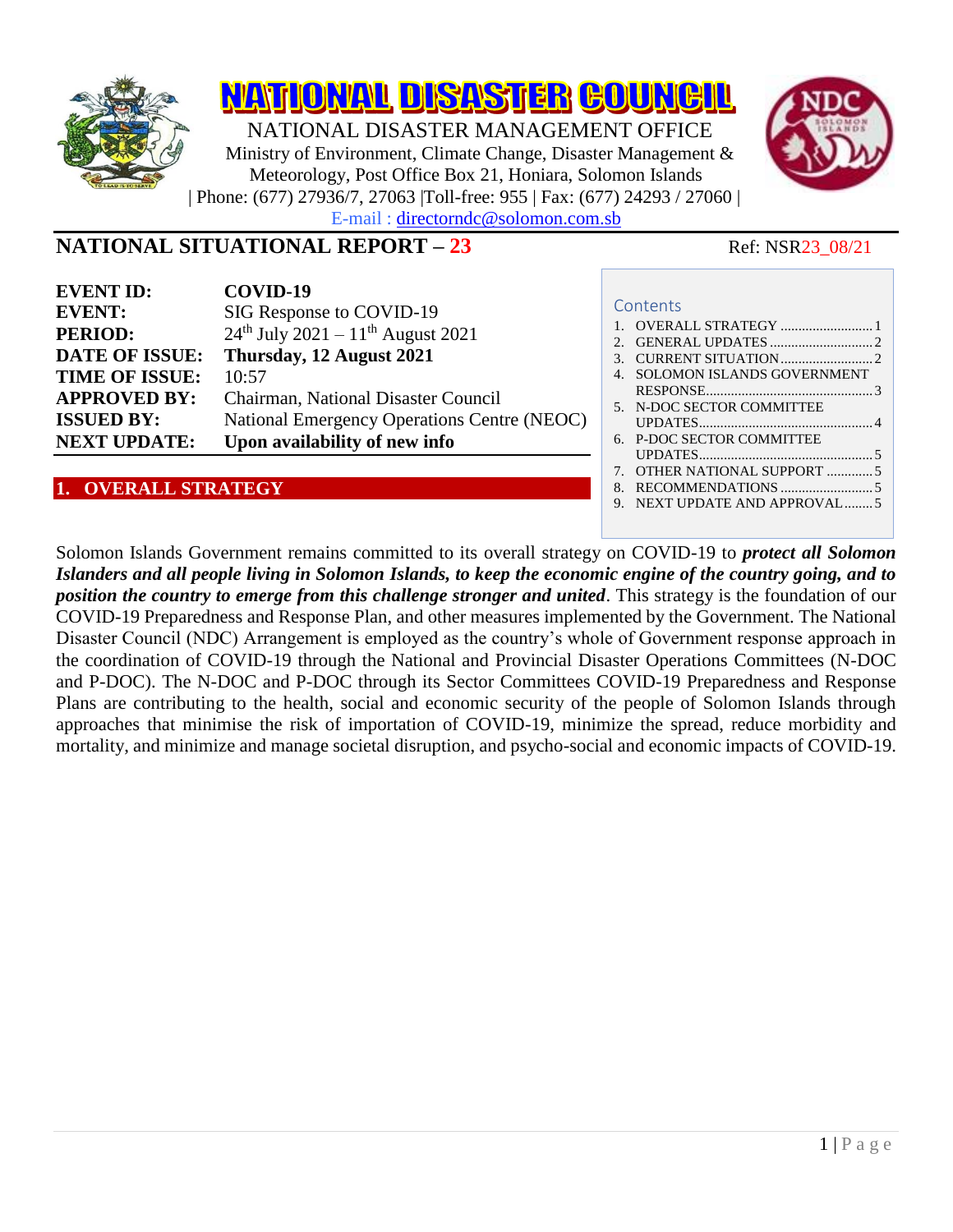#### <span id="page-1-0"></span>**2. GENERAL UPDATES**

- Total number of COVID-19 cases recorded in the country to date stands at 20. The country has been COVID free for the last four months.
- Total persons remaining in Solomon Islands Government (SIG) paid and self-paid Quarantine Stations as of  $11<sup>th</sup>$  August, 2021 stands at 1.
- Vaccination roll-out for all citizens including foreign nationals is currently underway in Honiara, Guadalcanal, Western, Choiseul and the Malaita Outer Islands with approximately 13, 188 people now been vaccinated so far. Roll-out to the remaining provinces is progressing which includes training for all frontliners.



**GLOBAL SITUATION IN NUMBERS**

- As of 7<sup>th</sup> August, 2021 approximately 56,928 doses of Astra Zeneca and Sinopharm have been given out so far with 15,000 COVID-19 tests have been conducted in the National Referral Molecular Laboratory and the Gizo Hospital Laboratory.
- 50,000 additional Astra Zeneca doses were received from Australia on the  $29<sup>th</sup>$  of July, 2021.
- [Public Service Joint Circular Memorandum](https://bit.ly/3jP2W1A) dated 08<sup>th</sup> August, 2021 has urged all Public Servants including Provincial employees, and staff of State-Owned Enterprises (SOEs) to get COVID-19 vaccinations.

#### <span id="page-1-1"></span>**3. CURRENT SITUATION**

- The Government remains committed in ensuring there is a zero COVID-19 community transmission. To date, there is no community transmission.
- Vaccination is occurring in a slow pace and needs to be stepped up. Members of the public 18 years and above are strongly encouraged to be vaccinated.
- All incoming persons undergo mandatory quarantine in designated Quarantine Stations.
- The country's recorded COVID-19 cases to date stands at 20. Formerly positive cases who have been released after meeting health requirements are being traced by the MHMS for routine follow-ups.
- Solomon Islands remains under a State of Public Emergency (SOPE) since the declaration of the first SOPE on the 25<sup>th</sup> of March 2020.
- The National Disaster Council (NDC) Arrangement remains the country's preparedness and response coordination mechanism for the pandemic.
- Solomon Islands through RSIPF maintains safety and security on the Western Border with Papua New Guinea given the increase in cases and the potential of importation through this border.
- Essential cargo flights are also being done on need- basis. International trade continues with strict measures in place for all incoming vessels through the country's international ports.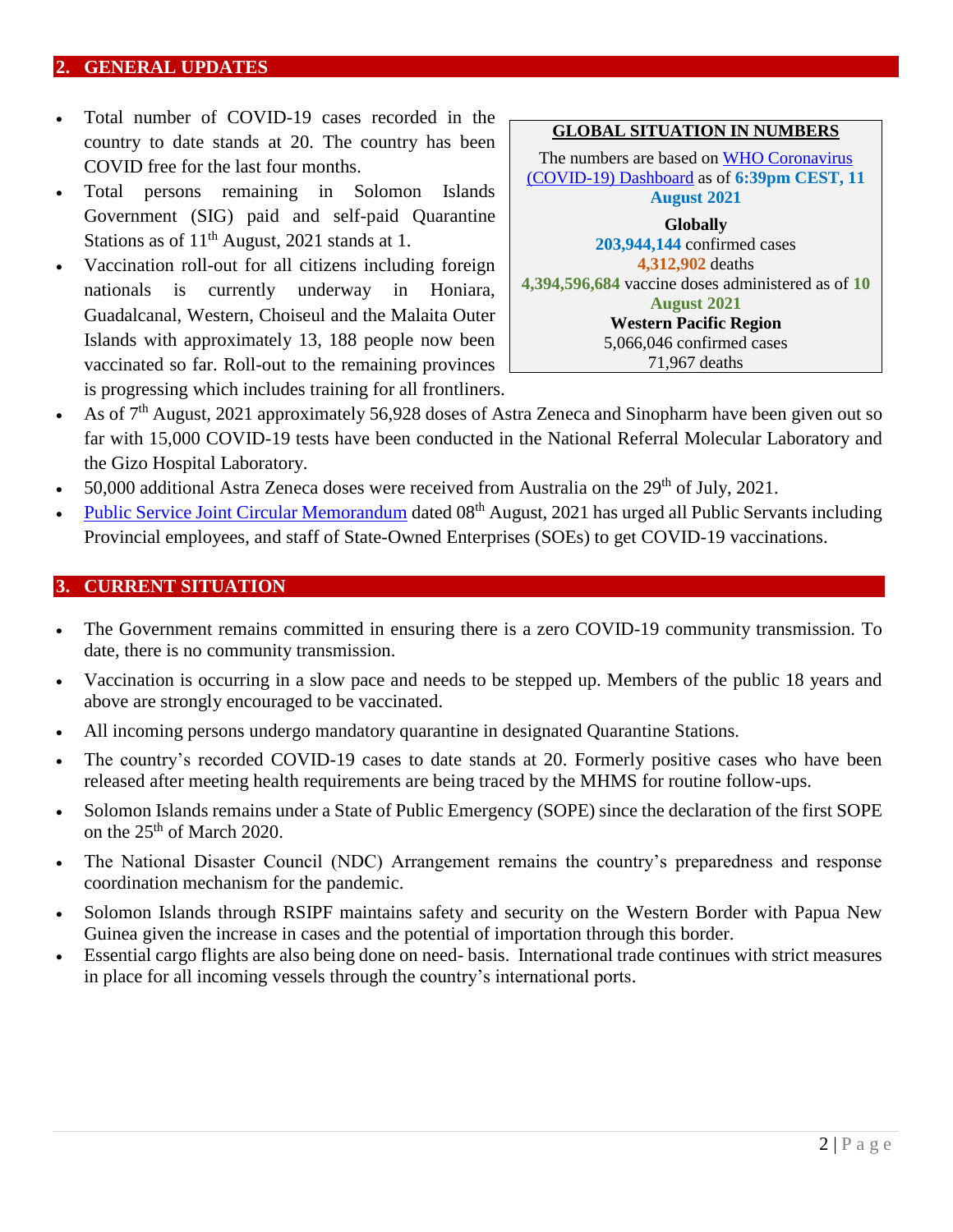#### <span id="page-2-0"></span>**4. SOLOMON ISLANDS GOVERNMENT RESPONSE**

#### **4.1 OVERSIGHT COMMITTEE & NATIONAL DISASTER OPERATIONS COMMITTEE**

- The OSC established by Cabinet to provide strategic advice on a whole-of-government planning and response to COVID-19 maintains its role.
- N-DOC Sector Committees maintains its COVID-19 Preparedness and Responses with Health Sector Committee leading the health aspects and Camp Management Sector Committee maintains and continue to manage all the SIG approved Quarantine Stations (QS). Broader coordination is through the N-DOC arrangements.
- Safety and security on the Western Border continue to be maintained by RSIPF.
- OSC through the MHMS is calling out on all nationals to get vaccinated given the increase in cases throughout the region and more so the Delta-variant which is affecting Fiji Islands that is of great concern to the country.
- The Prime Minister through his weekly updates has also called for all citizens 18 years and above to come forward and get their COVID-19 vaccinations.
- The National Disaster Operations Committee (N-DOC) through the National Emergency Operations Centre (NEOC) have recently conducted a review workshop on the 30<sup>th</sup> of July, 2021 on the declared *Emergency Zone Lockdown Plan 2020*. This workshop brought in Government and non-government agencies including State Owned Enterprises (SOEs) and other private entities to review and provide inputs to the lockdown plan. Once reviewed and approved, it will be shared to all.
- Another separate review workshop was conducted on the  $05<sup>th</sup>$  of August, 2021 with the N-DOC Livelihood Sector Committee (LSC) to look at their preparedness and response plan in regards to the Lockdown Plan 2020. Discussions also centred on the recent Savo seismic activities and planning actions the LSC would take for preparedness, response, recovery and mitigation. Both review workshops were funded by the Australian Government through the United Nations Development Programme (UNDP) Disaster Risk Management (DRM) Project.
- Operational planning is also underway to repatriate Solomon Island nationals living in Bougainville.

## **4.2. REPATRIATION/INCOMING FLIGHTS/CARGO VESSELS**

- The Government has placed a temporary suspension of all incoming passenger service by air or by sea to Solomon Islands until further notice.
- All cargo flights and vessels continue subject to weekly reviews.
- [Travel Advisory Notice Number 19](https://bit.ly/3lKSzOX) has been issued by the Oversight Committee for COVID-19, effective as of 29<sup>th</sup> July, 2021. All intending travellers to Solomon Islands are advised to comply to the travel advisory.
- A new shipping advisory will be released later this week outlining new measures for some classes of foreign vessels coming into the country or domestic ships that travel out of the country and returned to the country.
- The Government continues to reassure the country that every foreign vessel coming into the country undergoes risk assessment by the Vessels Exemption Committee for COVID-19.

## **4.3. QUARANTINE STATIONS & ISOLATION**

- Total persons in SIG paid and self-paid Quarantine Stations as of 11<sup>th</sup> August 2021 stands at 1.
- Quarantine Station currently occupied is Pacific Casino Hotel.
- No active cases in Isolation.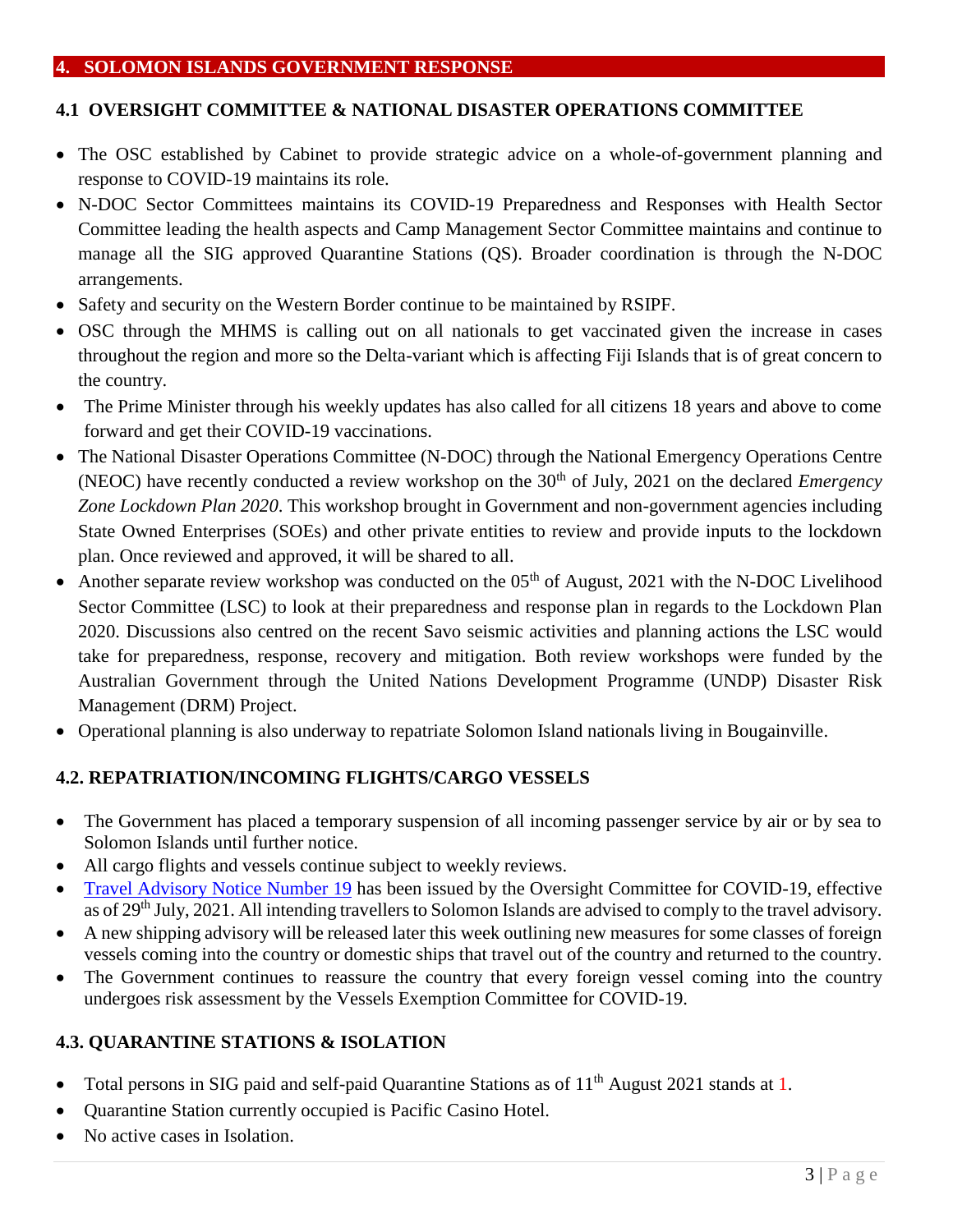## <span id="page-3-0"></span>**5. N-DOC SECTOR COMMITTEE UPDATES**

## **5.1. CAMP MANAGEMENT SECTOR COMMITTEE (SIG Quarantine Stations)**

- CMSC continues in its operations in managing all designated quarantine operations.
- Total persons in quarantine as of  $11<sup>th</sup>$  August, 2021 stands at 1.
- CMSC is also supporting other SIG personnel deployed to manage all designated quarantine stations.
- Safety and security in designated Quarantine Stations continues to be maintained by the Correctional Services of Solomon Islands (CSSI).

## **5.2. HEALTH SECTOR COMMITTEE**

#### **Health Coordination and Responses**

- N-DOC Health through the Ministry of Health and Medical Services (MHMS) maintains the leading role in the health aspects of SIG response to COVID-19.
- The National Health Emergency Operations Centre (NHEOC) maintains coordination functions amongst relevant health response agencies and with other sectors and EOCs as well as the provinces.
- All active COVID cases have recovered.
- 90 days follow up protocol by MHMS on all 20 ex-positives have been completed with all test results negative.
- The recent incident of the foreign vessel that entered our country, MV PAPAU MAU has resulted in the quarantining of 7 POE personnel and 20 Solomon Islands Ports Authority workers. All have completed their mandatory tests and have been released upon returning negative test results.
- Three COVID cases were detected after tests returned positive onboard a foreign vessel. The vessel was immediately put under quarantine with no unauthorized persons to board. Further testing is being conducted for the crews and depending on the results, the next course of action will be determined. MHMS through the Vessels Exemption Committee continues to ensure protocols requiring entry of foreign vessels by sea is enhanced and strengthened.
- MHMS have conducted assessments on Quarantine Stations to ensure they are able to contain the Delta variant and prevent it from leaking outside of the quarantine walls should we have people infected with the variant in the facilities.
- Kilufi Hospital, Malaita Province has successfully installed testing capabilities in its laboratory. This increases the country's testing sites to four. Work is in progress to increase working space in the laboratory. Government through MHMS continues to ensure all provincial testing capabilities and other testing facilities is upgraded.
- Launching of the vaccination roll-out for Malaita Province is scheduled for later this week to be followed by full roll-out of vaccination in the province. MHMS continues with its vaccination roll-out throughout the country.
- Key communication activities to push vaccination awareness messages to communities has been upscaled through the use of traditional and offline media platforms to target the general public.
- The National Referral Hospital will shortly be implementing COVID-19 screening at its carpark area for all persons presenting at the hospital. The public is reminded that only emergency cases or the very sick referred cases will be allowed. All other sick cases will go through the health clinics in the capital. This will allow the NRH to respond to any COVID-19 cases should community transmission occur.
- NHEOC continues to support and enhance ongoing COVID operations, and promotion of other ongoing public health measures to prevent and protect all from COVID-19.

## **5.3. SAFETY AND SECURITY**

## **Royal Solomon Islands Police Force (RSIPF)**

- RSIPF maintains its overall role on providing safety and security in the country.
- RSIPF continue to conduct routine patrols and static presence to Quarantine Stations in Honiara.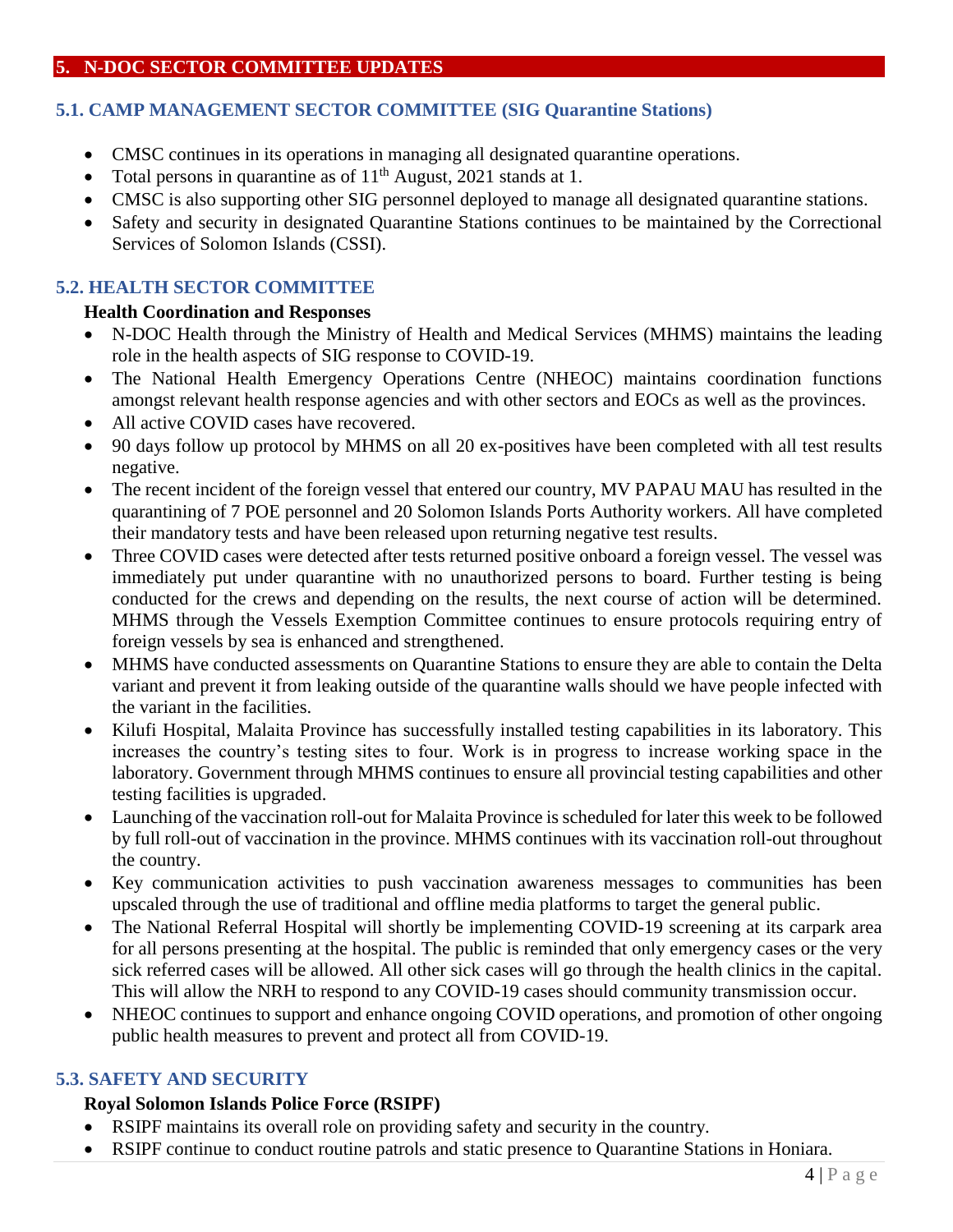- RSIPF resources and personnel at the Solomon Islands Border continues to provide logistical support as a whole of SIG response in its COVID-19 border operations.
- Presence of RSIPF on the border has been stepped up to tackle the issue of illegal border crossing given the increasing cases of COVID in Bougainville.

## <span id="page-4-0"></span>**6. P-DOC SECTOR COMMITTEE UPDATES**

- All Provincial Disaster Operations Committee (P-DOC) continue with their sector responses on COVID-19 despite limited infrastructures and resources.
- Western, Choiseul, Guadalcanal and Honiara City continues with its vaccination roll-out.

#### <span id="page-4-1"></span>**7. OTHER NATIONAL SUPPORT**

 SIG continues to receive support from bilateral partners and international organisations for its COVID-19 operations.

#### <span id="page-4-2"></span>**8. RECOMMENDATIONS**

- N-DOC Sector Committees to provide inputs to NEOC for review of the declared Honiara Lockdown Plan 2020.
- All nationals and foreign nationals living in the country are advised and encouraged to get vaccinated given the increase of the COVID Delta-variant in the region and especially Fiji. This will help reduce the risk and spread of community transmission should the country record(s) a community transmission.
- Shipping agents of all foreign vessels applying for entry into the country are required to adhere to rules and regulations imposed by the Vessels Exemption Committee for COVID-19.

#### <span id="page-4-3"></span>**9. NEXT UPDATE AND APPROVAL**

Next update **upon available information.**

APPROVED FOR DISSEMINATION BY

**DR. MELCHIOR MATAKI PERMANENT SECRETARY MECDM/CHAIR NDC** MINISTRY OF ENVIRONMENT, CLIMATE CHANGE, DISASTER MANAGEMENT AND METEOROLOGY